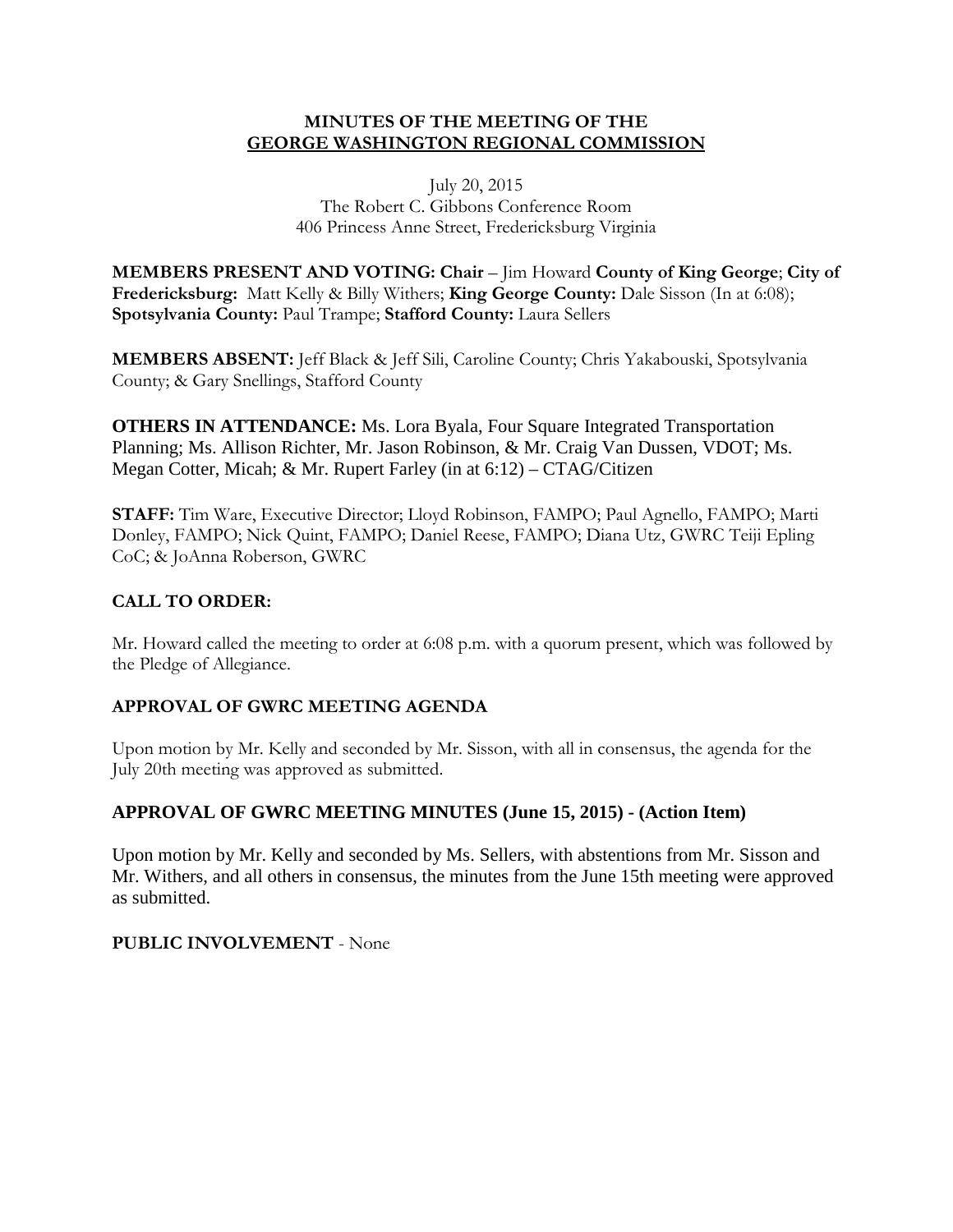#### **FINANCIAL REPORT**

Mr. Ware advised that the Financial Report is included within tonight's agenda packet. Mr. Ware stated that financially the Commission is in good shape and slightly ahead of projections of where we should be at this point in the year. Mr. Ware stated that the Financial Report included is selfexplanatory.

Mr. Howard stated that the financial situation of GWRC has come a long way since Mr. Ware's tenure as Executive Director. Mr. Howard stated that he personally was not a commission member when the previous financial situation of the Commission was in question; however, commended Mr. Ware for his efforts. Mr. Sisson reiterated that he was in fact a member during those times and the turn-around has been nothing but positive.

### **EXECUTIVE DIRECTOR'S REPORT**

Mr. Ware welcomed the following two new FAMPO employees; Mr. Paul Agnello as the FAMPO Administrator & Mr. Nick Quint, Regional Transportation Planner. Mr. Ware also advised that sadly GWRC was losing an employee, Mr. Daniel Reese, who has accepted a position with Dominion Power and will be re-locating to Richmond. The Commission welcomed the new employees and wished Mr. Reese continued success on his new opportunity.

#### **OLD BUSINESS:** None

#### **NEW BUSINESS:**

**a.) Approval of Resolution No. 16-01, authorizing the retention of Cambridge Systematics and Michael Baker International as the on-call transportation planning consultants** – Mr. Tim Ware

Upon motion by Mr. Sisson and seconded by Ms. Sellers, with all in consensus, Resolution No. 16-01 was adopted.

### **b.) Approval of Resolution No. 16-02, authorizing staff to apply for statewide HB2 Transportation Funding and to consider such applications for endorsement at the upcoming September meeting** – Ms. Allison Richter, VDOT

Mr. Agnello advised that the State has a new HB2 prioritization process and that MPO's, PDC's, & Public Transit agencies can submit projects for funding considerations by the CTB. Mr. Agnello stated that this could result in projects being amended from those that are currently within the 6- Year Plan and could be especially important for the region's rural areas of Caroline & King George counties. Mr. Agnello relayed that the funding allocations are not increasing but the process for consideration of projects being funded is changing. Mr. Agnello stated that Ms. Allison Richter with VDOT would be giving the presentation tonight to GWRC.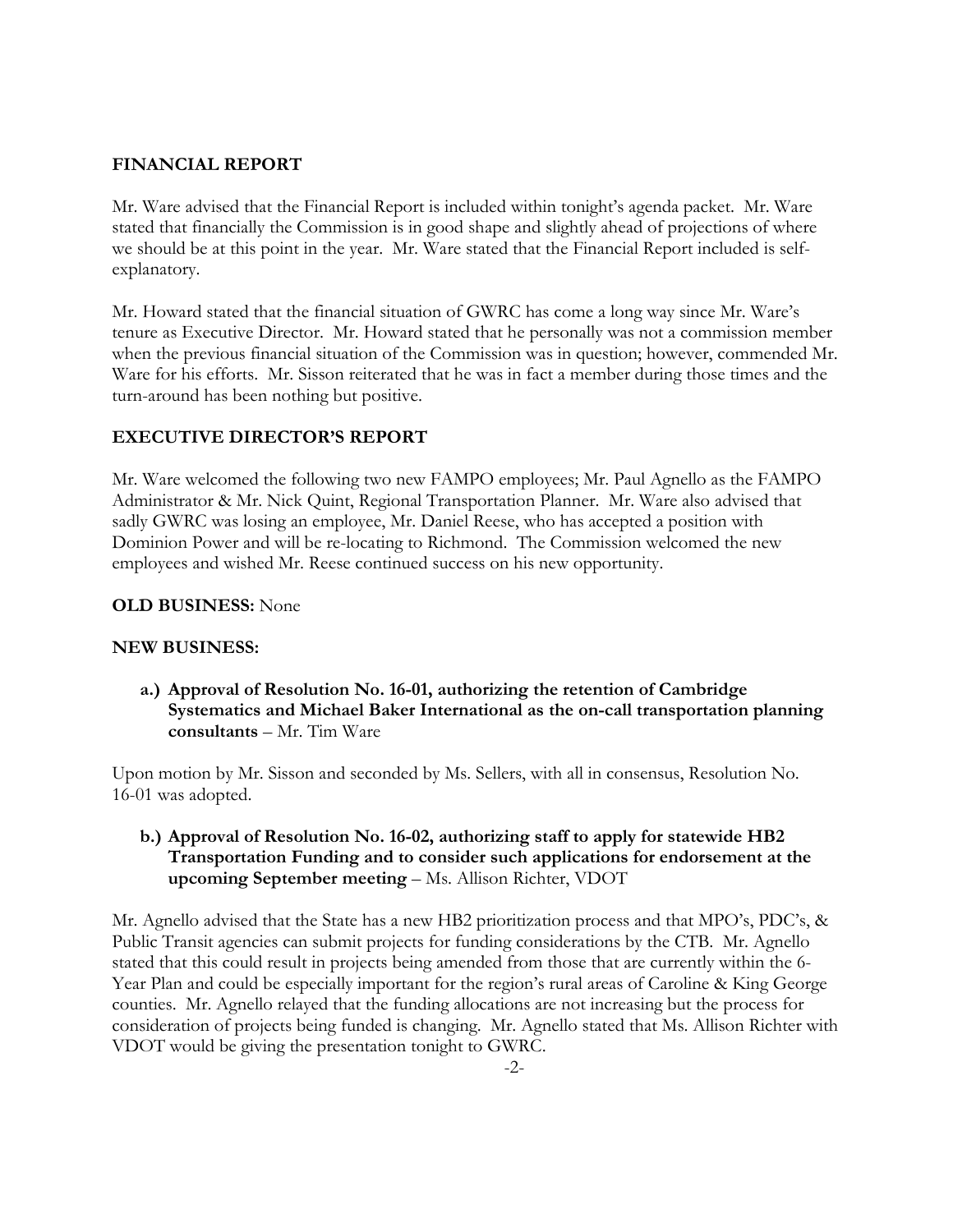Ms. Richter advised that the multi-modal VTrans 2040 model is now going to become the longrange planning document for the State. Ms. Richter stated that VTrans, HB2 and HB1887 are all related. In the VTrans2040 plan, projects are planned; in HB2, projects are scored; and in HB1887 projects become funded.

Ms. Richter advised that in the 2040 VTrans Needs Assessment, VMTP will identify the future needs for all travel modes across the State and these projects will not be project specific. Projects that will score well and be considered as priorities by the CTB include those that will occur on corridors of statewide significance; those that have been identified as being within a regional network; land use and locality projects; and those that result in safety improvements. These are the project categories that will be selected by the CTB across the Commonwealth. If a project is submitted that does not meet one of the categories listed then the project will be thrown out and no longer in consideration.

Ms. Richter stated that HB2 replaces the previous 40-30-30 funding formula that would have taken effect in FY2021. The previous funding allocated 40% to primary projects; 30% to secondary projects; & 30% to urban projects.

Ms. Richter advised that the new HB1887 funding allocations that now will begin in FY2021 will have the following funding allocations: State of Good Repair projects - 45%; Statewide High-Priority projects – 27.5%; & District Grant programs – 27.5%. Ms. Richter stated that this funding will begin being programmed to HB2 in FY2017 and will result in approximately \$500 million dollars being awarded for state-wide projects & \$500 million dollars to the VDOT districts statewide.

Ms. Richter stated that in the interim years of FY2017-2020, discretionary funds not programmed to an existing project will be distributed 50/50 to either the high-priority state-wide projects or to district grant projects. Ms. Richter advised that the new funding allocations do not include projects that are funded by CMAQ, RSTP, Revenue Sharing, Telefees, Safety, Maintenance, etc.

Ms. Richter relayed that there will be two important meetings upcoming that will have regional significance. The first meeting will be held on July  $29<sup>th</sup>$ . This meeting is the NOVA/Fredericksburg district Trans meeting and will be held in Northern Virginia at 1:00 p.m. This meeting will focus on the 2040 VTrans plan. The second meeting will be held on July 30<sup>th</sup> and will be held locally at the VDOT District office in Fredericksburg. This meeting will be an application training session working with VDOT staff whereby all projects an entity wants to submit for funding considerations are reviewed and determined to meet the project requirements. Ms. Richter stated that at least one person from every locality or entity is required to attend the training session. Ms. Richter relayed that a make-up training date will be scheduled to occur on August  $5<sup>th</sup>$ . Ms. Richter stated that the online application process begins on August  $1<sup>st</sup>$  and ends on September  $30<sup>th</sup>$ . Resolutions of support from MPO's, PDC's, etc. need to be submitted by December 1<sup>st</sup>.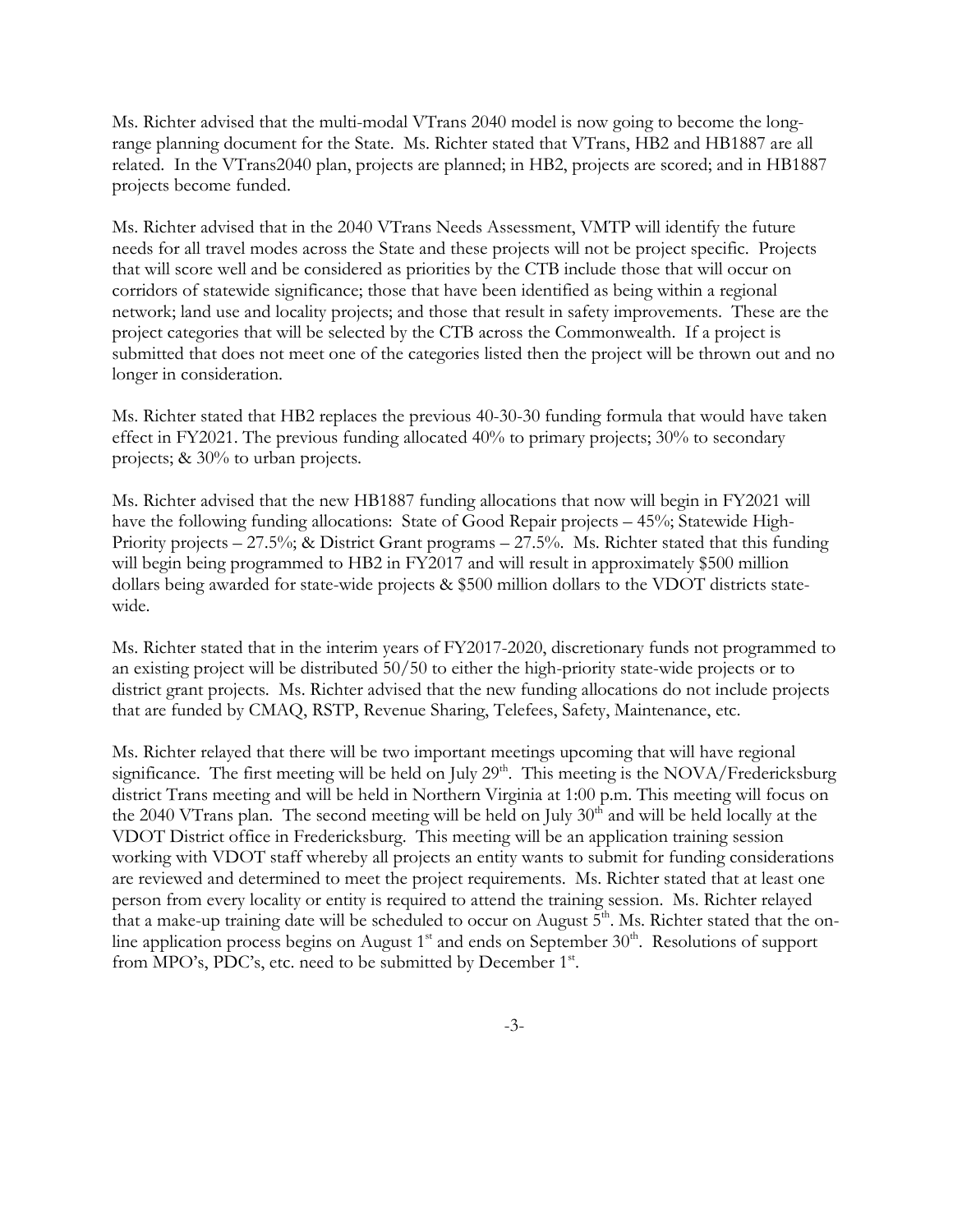Ms. Richter reviewed the applicant eligibility requirements for the three separate entities that are eligible to submit projects for consideration and these are as follows:

A project on corridor of state-wide significance – can be submitted by either/or an MPO or PDC; by a Locality, with Resolution of Support from the relevant regional entity; or by a Public Transit agency, with Resolution of Support from the relevant regional entity.

A project for a regional network – can by submitted by either/or an MPO, PDC; Locality; or Public Transit agency, with resolution of support from the relevant regional entity.

A project in the urban development areas can only be submitted by an individual location.

Ms. Richter advised that HB2 prioritization process is objective and quantifiable and considers at least the following factors relative to cost: if the project reduces congestion mitigation; enhances economic development; provides accessibility; improves safety; and improves environmental quality. Ms. Richter also stated that for areas that have been rated as either an "A" or "B", such as FAMPO, then a land use factor is considered as well. Ms. Richter relayed that the rural areas of Caroline and King George have been assigned a Category "D" rating so will not have land use factors as a project consideration or requirement.

Ms. Richter stated that HB2 requires that benefits produced by a project be rated based on relative costs of the project. Ms. Richter advised that the CTB will receive two sets of scores for projects that are submitted – one that will give the total project cost & one that gives relative project cost – i.e. if a project cost \$10 million dollars total on one list the project will be listed as needing \$10 million dollars; however, if the project already has \$5 million dollars allocated to it from a locality, from a private partnership, etc. then the project cost on the second sheet will be listed as needing \$5 million dollars for completion.

Ms. Richter advised that not only will all projects submitted to VDOT be reviewed, screened, and signed off on, that the entities who submit a project must also disclose the following information:

> Who will be point of contact for the project Who will administer the project A detailed project description/scope A project sketch (optional but recommended) A project status of cost estimates and duration by phases Project meets accessibility, economic development, environment & land use Amount of HB2 funding being requested Specification of any non-HB2 funding committed Supporting documents (resolutions, plans, studies, etc.)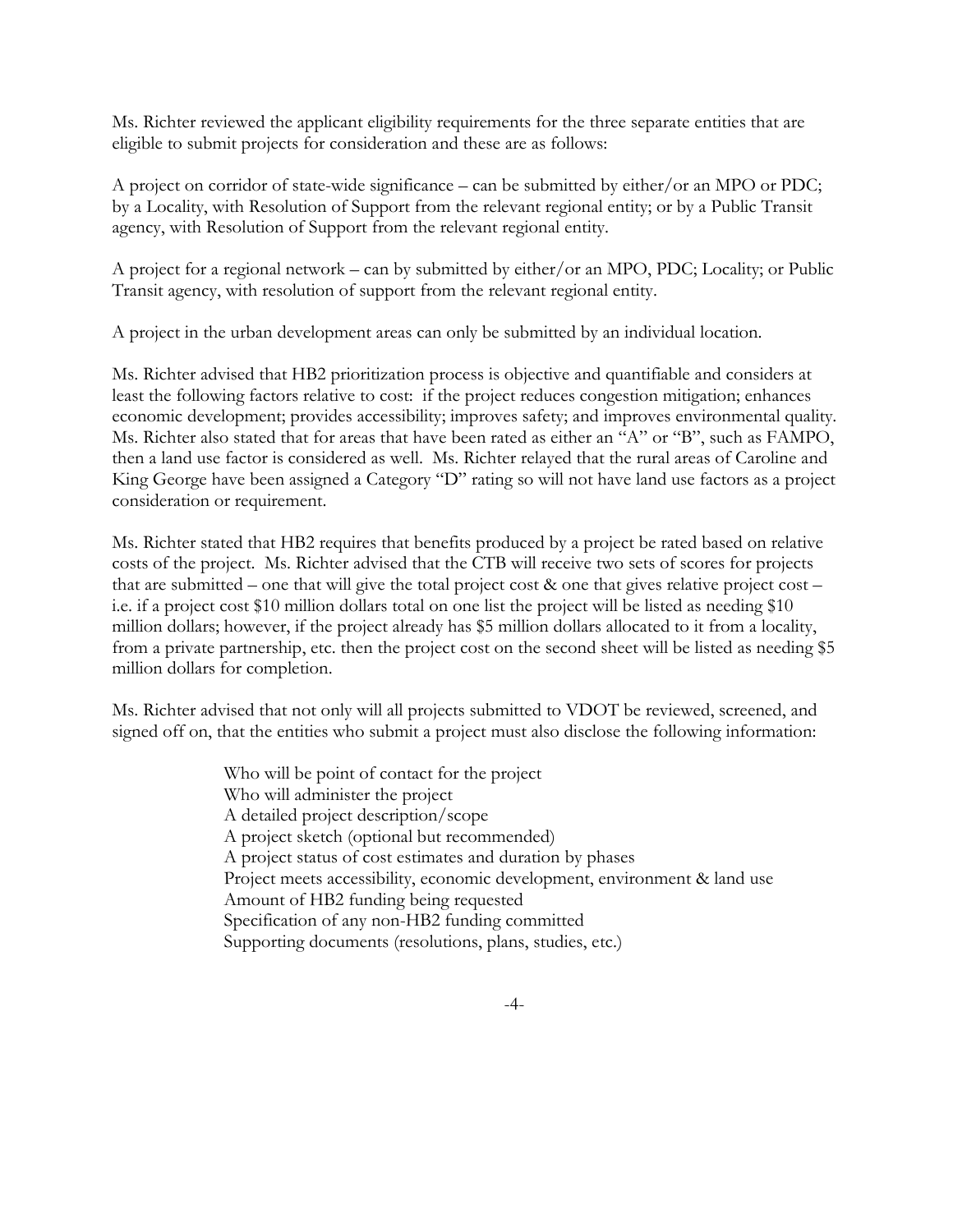Ms. Richter relayed that there are three main ingredients that will be needed by VDOT for a project review and scoring and these are:

> Scope that defines the limits of the project; its physical & operational characteristics; & physical and/or operational footprints

> Cost estimates that are as realistic as possible and should account for risk and contingencies

> Schedule should be realistic and reflect the complexity of the project by identifying phase durations for either PE, RW, or CN

Ms. Richter stated that all projects will be submitted by the end of September and the CTB will receive a final draft list in January. The CTB will be making its decisions during the February/April 2016 time frame. A final CTB decision will come in June of 2016 with a final plan. Ms. Richter stated that the CTB can change a project order from the list of projects submitted but each entity still needs to submit its projects with a project prioritization classification.

As there is only a two month process remaining on project applications & submissions, Mr. Howard asked that Ms. Richter provide the County Administrators in Caroline & King George with a copy of today's presentation. Mr. Jason Robinson with VDOT also advised that VDOT will be coming to both Caroline & King George over the next month to make a presentation to their boards regarding the HB2 process.

**c.) Summer Point-in Time Count** – Mr. Teiji Epling, Continuum of Care Coordinator (CoC)

Due to the lateness of tonight's meeting, Mr. Epling gave an overview and condensed re-cap of this region's point in time counts that counts the region's homeless population. Mr. Epling stated that the counts are based on HUD definitions of what a homeless person is. Mr. Epling relayed that HUD requires the CoC's to perform an annual homeless count. This count is usually conducted in January of each year and those volunteering with this requirement physically go to each homeless site within its region to count those who are residing there. Even though not required by HUD, Mr. Epling stated that this region, in addition to both Fairfax and Richmond, are conducting a 24-hour count during the summer months. Mr. Epling stated that these counts would not be forwarded to HUD but will be used within a region to determine a truer picture of the region's homeless population. Mr. Epling advised that due to the colder weather that a lot of times the homeless population temporarily stays with relatives, friends, at shelters, etc. thus indicating that truer and more realistic counts will occur during the summer months. Mr. Epling relayed that the 24-hour count will occur in this region on July  $30<sup>th</sup>$ .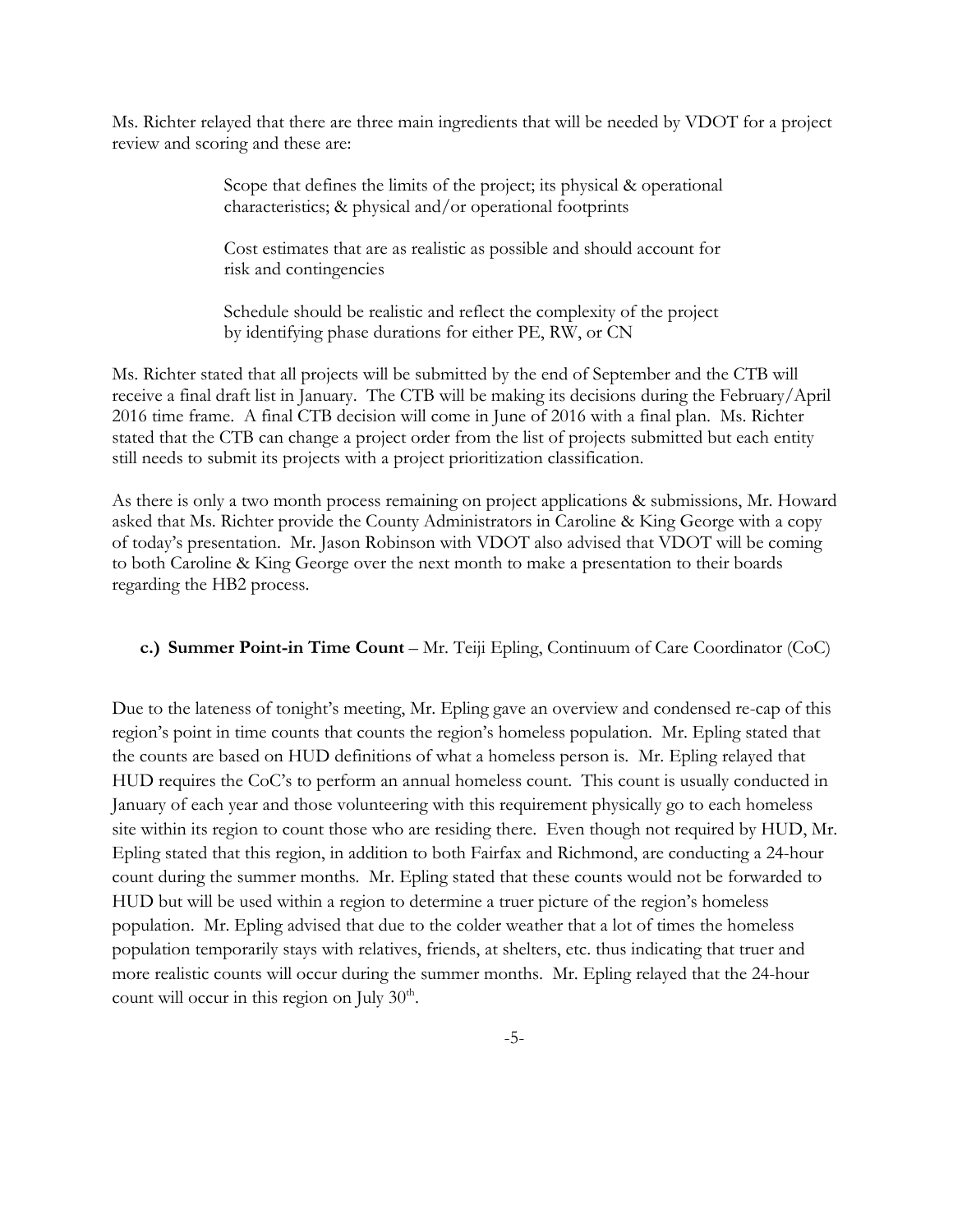Mr. Epling distributed a hand-out and it depicted the following percentile breakdowns: the number of unsheltered individuals that are classified as the chronic homeless; the percentage of homeless individuals from outside of Virginia; the number of homeless veterans; and the percentage of the homeless population that is under the age of 25.

Mr. Epling stated that the homeless population in both the Fairfax and Richmond areas has been declining; however, the numbers for this region have increased from FY2012 to FY2015. Mr. Epling stated that the total of homeless trend populations both unsheltered and sheltered within this region from 2012 to 2015 were: 193; 192, & 201 respectively; with a 217 average.

The Commission asked that Mr. Epling come back after the summer counts have been conducted to provide an update and comparison from the summer/winter counts at an upcoming GWRC meeting.

Ms. Sellers asked if this region has a pac team. Commission members asked Ms. Sellers for clarification on what a pac team is. Ms. Sellers advised that pack teams are designated teams/members who work within a region on a consistent basis going to individual homeless sites and they work with those who are severely handicapped either physically or emotionally. Mr. Epling stated that he thinks this is a great tool but to his knowledge there has never been a pac team established in this region. Ms. Megan Cotter with Micah stated that she thinks the reason that the region has never implemented a pac team is strictly due to financial issues and constraints.

Mr. Kelly asked that Mr. Ware contact Mr. Ron Branscome with RAAA to determine if he has any data on regional financial resources that address a region's homeless issue. Mr. Kelly also stated that some of the residents who reside at Micah or the Thurman Brisben facility do not in fact live in the City of Fredericksburg. Mr. Kelly stated that some of the shelter residents actually are coming into the shelters from other localities within the region. Mr. Kelly asked if each locality would forward information to Mr. Ware so that he can compile a regional list of current services/facilities provided – either within one's own locality and/or amount of financial contributions that are given to the shelters in the City to house some of the homeless residents who live outside of the City boundaries. Mr. Kelly stated that he would like to see the homeless issue become more of a regionally funded entity rather than the bulk of the fees to administer the facilities coming from the City of Fredericksburg. Mr. Kelly also asked Ms. Sellers if she has information available on the pac teams; the cost of establishing this; the maintenance fees associated with a program such as this, etc. to also forward this information to Mr. Ware so that this can be included for consideration of the homeless issues becoming more regionally focused and financed.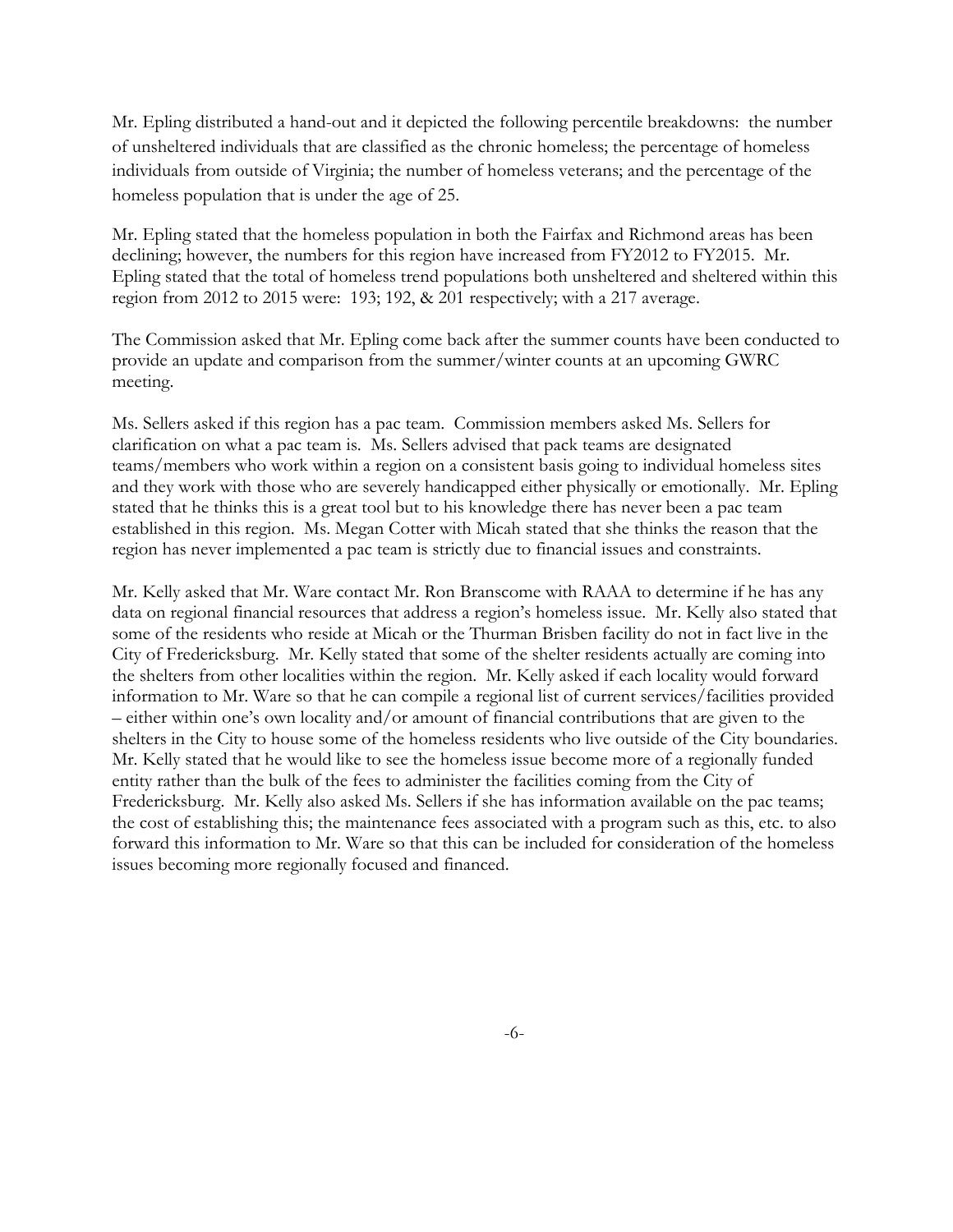#### **d.) Approval of Resolution No. 16-03, approving the GWRideConnect Transportation Demand Management Strategic Plan for FY2016-2022** – Ms. Diana Utz & Ms. Lora Byala

Ms. Utz advised that the Commission operates the GWRideConnect program and is the TDM agency for the region. The GWRideConnect program receives funding from the Department of Rail & Public Transportation (DRPT) for the operations component of the program. Ms. Utz stated that DRPT is requiring the Commission to prepare and approve a TDM Strategic Plan for FY2016- 2022. The purpose of this plan is to assist in planning and budgeting for TDM strategies that will continue to allow the current program to operate and to enable it to receive funding for the next six years. Ms. Utz stated that Ms. Lora Byala with Four Square Integrated Transportation Planning was hired to create the region's plan.

Ms. Byala advised that this region's GWRideConnect program is already completing some of the requirements included within the DRPT criteria. Ms. Byala stated that the GWRideConnect 6-Year Transportation Demand Management plan will provide a visionary but tactical plan that will continue to improve the TDM services offered within the region.

Ms. Byala stated that a TDM plan is a general term for strategies that will increase the overall efficiency of a transportation system by encouraging people to shift from driving single operated vehicles to utilizing public transportation, ride sharing, walking or bicycling options for before employment and recreational trips. Ms. Byala advised that TDM plans have been shown to improve a region's air quality, provide a more efficient transportation system, and to improve the quality of life for residents.

Ms. Byala relayed that the GWRC region is the fourth fastest growing region in Virginia and has the second highest growth rate of 4.5% between 2010 and 2013. Ms. Byala stated that many of the region's residents travel long distances daily to reach their employment destinations. Ms. Byala stated that the US census data reveals that approximately 43% of local commuters are currently commuting to work sites outside of the GWRC region.

Ms. Byala stated that currently 76% of residents within the GWRC region drive alone to work; 14% carpool or use rideshare; 3% utilize public transportation; & 4% telework. Ms. Byala advised that even though there is plenty of room for continued growth that currently the GWRC's share of commuters who utilize an alternate mode of transit other than personal vehicles is higher than the national average of 10%. Ms. Byala stated that this number is the result of concerted TDM efforts being promoted within the region.

Ms. Byala advised that currently the GWRC staff provides the community with information, services, and options that help commuters understand what is currently available and enable them to make smart choices in how they commute based on what would fit their needs.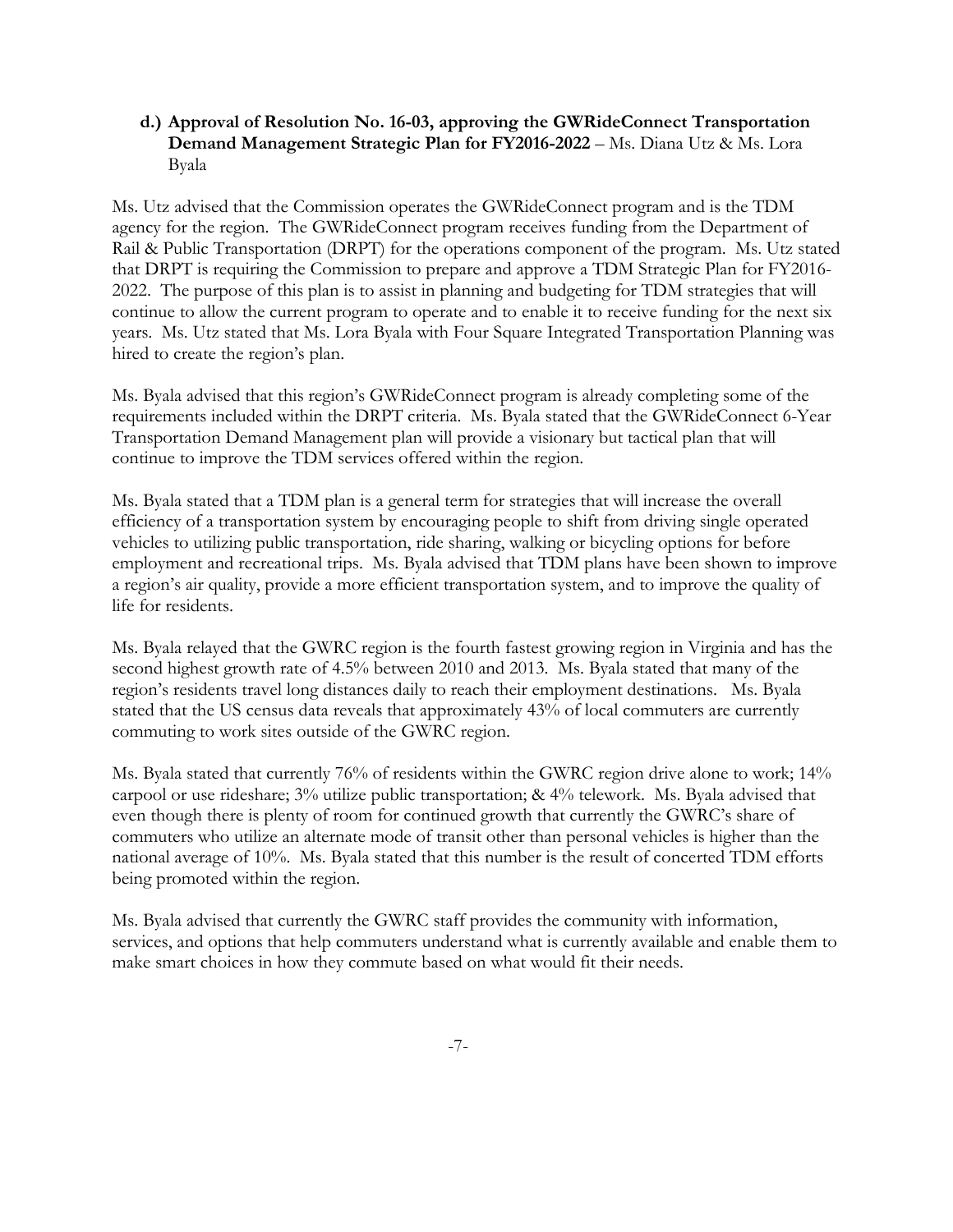Ms. Byala stated that currently GWRC provides the following information and services:

Markets all commute options Provides center of information – via the telephone, on a web-site or for walk-ins that provides commuting options Advocates the benefits of a sustainable commuting system Provides ridematching services Provides van pool services (i.e. van start/van save) Maintains an Advantage Self-Insured program for the State of Virginia Provides Guaranteed Ride Home (GRH) information Provides leased commuter lots to accommodate citizen needs/requests

In order to continue to provide quality programs, GWRideConnect identified seven program enhancement areas that would allow GWRC to continue to plan a higher population percentage of participation in utilizing other modes of transit and these are as follows:

Ridematching technology upgrades AdVantage program staffing need Enhanced Marketing plan Employer services marketing materials Bicycle/Pedestrian materials Acquistion of an additional 50 spaces of leased commuter lot spaces Implementation of a mobile transportation options application

Ms. Byala stated that the GWRideConnect program has three primary funding sources for its baseline operations which are as follows: DRPT Rideshare grant (58%); Local Funding used to provide the required 20% "match" to DRPT (14%); and Federal Congestion Mitigation & Air Quality funds  $(CMAQ – 28%)$ . Ms. Byala stated that it was worth noting that this region is actually eligible for additional funding if the local matches are increased.

Mr. Trampe asked if there is any data available that gives information in regard to how commuting factors have increased or decreased as the HOV lanes are compared to the HOT lanes.

Mr. Withers pointed out a typographical error in the FY years for the technology category. Ms. Byala advised that this error would be corrected accordingly.

Mr. Kelly asked when additional funding would be coming to the region from the NTD program. Ms. Utz stated these funds would be coming to the area in FY2018; however, since they will be administered by PRTC we do not have specific dollar amounts that will be awarded directly to the GWRC region.

Mr. Kelly stated that he thinks this is a great program for the region and asked for a recap at the September meeting on higher locality matches  $-$  i.e. if the local match increases to 20%; how much extra benefit is given to the program; how much more would the locality dollar amount matches increase too if it went to 20%; etc.